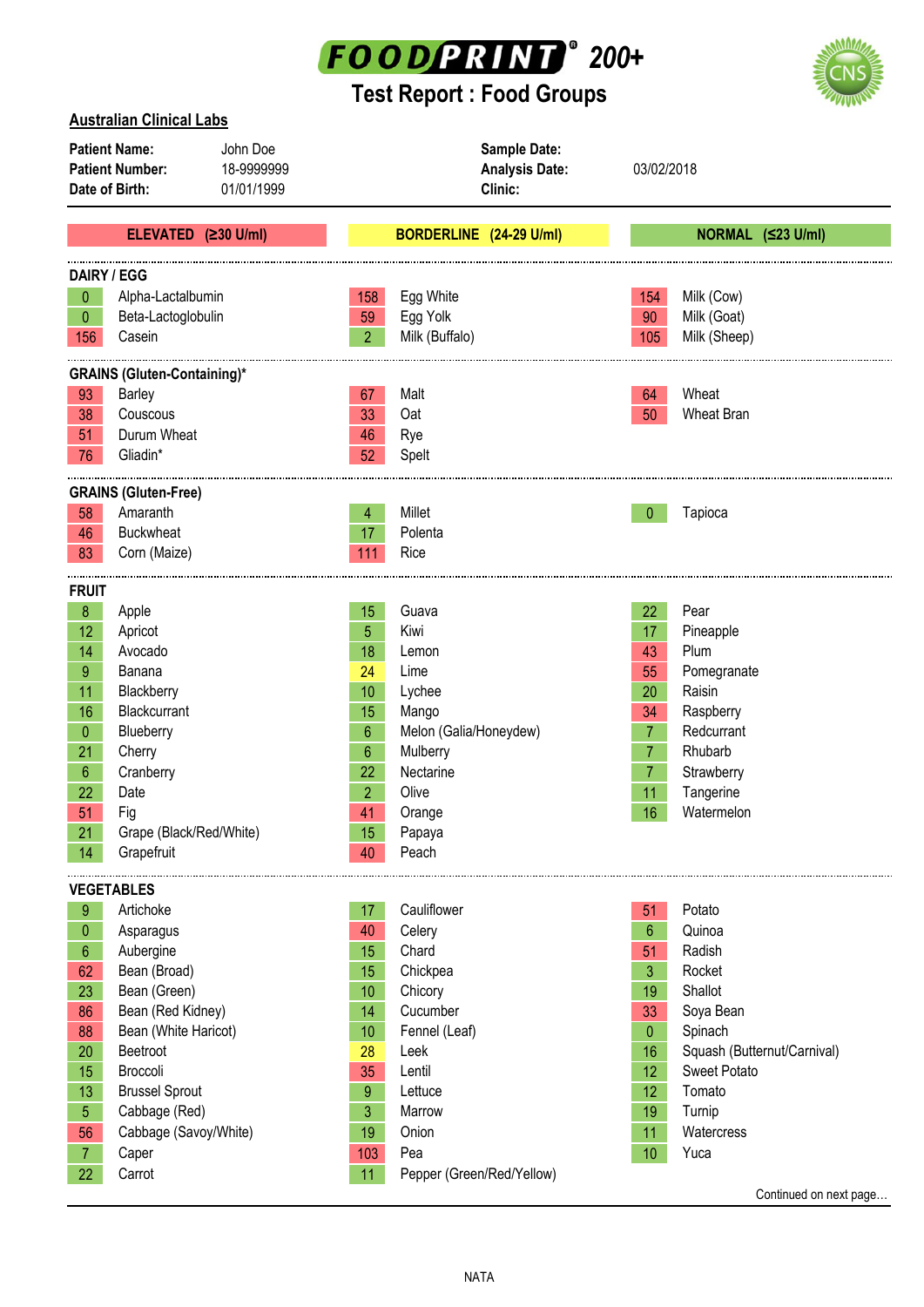| <b>Patient Name:</b><br><b>Patient Number:</b><br>Date of Birth:                                                                                                                                                                                                                                                   | John Doe<br>18-9999999<br>01/01/1999                                                                                                 | Sample Date:<br><b>Analysis Date:</b><br>Clinic:                                                                                      | 03/02/2018                                                                                                                              |                                                                                                                                                                  |
|--------------------------------------------------------------------------------------------------------------------------------------------------------------------------------------------------------------------------------------------------------------------------------------------------------------------|--------------------------------------------------------------------------------------------------------------------------------------|---------------------------------------------------------------------------------------------------------------------------------------|-----------------------------------------------------------------------------------------------------------------------------------------|------------------------------------------------------------------------------------------------------------------------------------------------------------------|
| <b>FISH / SEAFOOD</b><br>Alga Espaguette<br>35<br>10<br>Alga Spirulina<br>21<br>Alga Wakame<br>3<br>Anchovy<br>Barnacle<br>5<br>$6\phantom{.}$<br><b>Bass</b><br>Carp<br>9<br>$9\phantom{.}$<br>Caviar<br>14<br>Clam<br>4<br>Cockle<br>13<br>Cod<br>Crab<br>$\overline{4}$<br>3<br>Cuttlefish                      | $6\phantom{.}$<br>44<br>9<br>$\overline{4}$<br>17<br>$6\phantom{.}6$<br>52<br>$\overline{7}$<br>15<br>6<br>23<br>$\overline{7}$<br>5 | Haddock<br>Hake<br>Herring<br>Lobster<br>Mackerel<br>Monkfish<br>Mussel<br>Octopus<br>Oyster<br>Perch<br>Pike<br>Plaice<br>Razor Clam | $\mathfrak{Z}$<br>10<br>$\mathbf{0}$<br>8<br>$\overline{2}$<br>$\overline{4}$<br>10<br>$\mathbf{3}$<br>$\overline{4}$<br>11<br>11<br>29 | Sardine<br>Scallop<br>Sea Bream (Gilthead)<br>Sea Bream (Red)<br>Shrimp/Prawn<br>Sole<br>Squid<br>Swordfish<br>Trout<br>Tuna<br>Turbot<br>Winkle                 |
| $\overline{0}$<br>Eel<br><b>MEAT</b><br>Beef<br>4<br>Chicken<br>5<br>$\mathbf 0$<br>Duck<br>Goat<br>0<br>3<br>Horse<br>2 <sup>1</sup><br>Lamb                                                                                                                                                                      | 13<br>0<br>17<br>$\mathbf{1}$<br>$\overline{2}$<br>$\overline{2}$<br>4                                                               | Salmon<br>Ostrich<br>Ox<br>Partridge<br>Pork<br>Quail<br>Rabbit                                                                       | 6<br>29<br>$6\phantom{.}6$<br>$\mathbf{0}$                                                                                              | Turkey<br>Veal<br>Venison<br>Wild Boar                                                                                                                           |
| <b>HERBS / SPICES</b><br>Aniseed<br>10<br>41<br>Basil<br>Bayleaf<br>13<br>Camomile<br>10 <sup>1</sup><br>$9\phantom{.}$<br>Cayenne<br>Chilli (Red)<br>$\overline{7}$<br>Cinnamon<br>20<br>Clove<br>$\overline{0}$<br>Coriander (Leaf)<br>$\overline{0}$<br>17 <sub>1</sub><br>Cumin<br>102<br>Curry (Mixed Spices) | 7<br>$\mathbf{1}$<br>48<br>48<br>14<br>5<br>0<br>0<br>$\mathbf{7}$<br>61<br>0                                                        | Dill<br>Garlic<br>Ginger<br>Ginkgo<br>Ginseng<br>Hops<br>Liquorice<br>Marjoram<br>Mint<br><b>Mustard Seed</b><br>Nettle               | 42<br>$\overline{0}$<br>13<br>14<br>7 <sup>1</sup><br>9<br>5<br>1<br>$9^{\circ}$                                                        | Nutmeg<br>Parsley<br>Peppercorn (Black/White)<br>Peppermint<br>Rosemary<br>Saffron<br>Sage<br>Tarragon<br>Thyme<br>Vanilla                                       |
| <b>NUTS / SEEDS</b><br>Almond<br>100<br><b>Brazil Nut</b><br>148<br>71<br>Cashew Nut<br>5 <sub>5</sub><br>Coconut<br>Flax Seed<br>27<br><b>MISCELLANEOUS</b><br>70<br>Agar Agar<br>Aloe Vera<br>78<br>Cane Sugar<br>32<br>Carob<br>8 <sub>1</sub><br>Chestnut<br>3 <sup>1</sup>                                    | 70<br>$\mathbf{0}$<br>83<br>12<br>87<br>57<br>$\overline{4}$<br>134<br>$\overline{2}$<br>51                                          | Hazelnut<br>Macadamia Nut<br>Peanut<br>Pine Nut<br>Pistachio<br>Cocoa Bean<br>Coffee<br>Cola Nut<br>Honey<br>Mushroom                 | 5<br>$\mathbf{0}$<br>59<br>23<br>30<br>34<br>$\pmb{0}$<br>$\overline{5}$<br>10<br>66                                                    | Rapeseed<br>Sesame Seed<br>Sunflower Seed<br><b>Tiger Nut</b><br>Walnut<br>Tea (Black)<br>Tea (Green)<br>Transglutaminase<br>Yeast (Baker's)<br>Yeast (Brewer's) |

\* Gliadin (gluten) is tested separately to the gluten-containing grains. If your Test Report shows an elevated reaction to gliadin, it is important to eliminate consumption of foods that contain these grains, even if the grain results are not elevated. Please refer to the Patient Guidebook for further information.

| Laboratory Reference: | 2018/02/05 13:35:23<br>10.00.ZJ | 18034- | Pad-4 | Lot-86263 | $\cdots$<br>_nalish |
|-----------------------|---------------------------------|--------|-------|-----------|---------------------|
|                       |                                 |        |       |           |                     |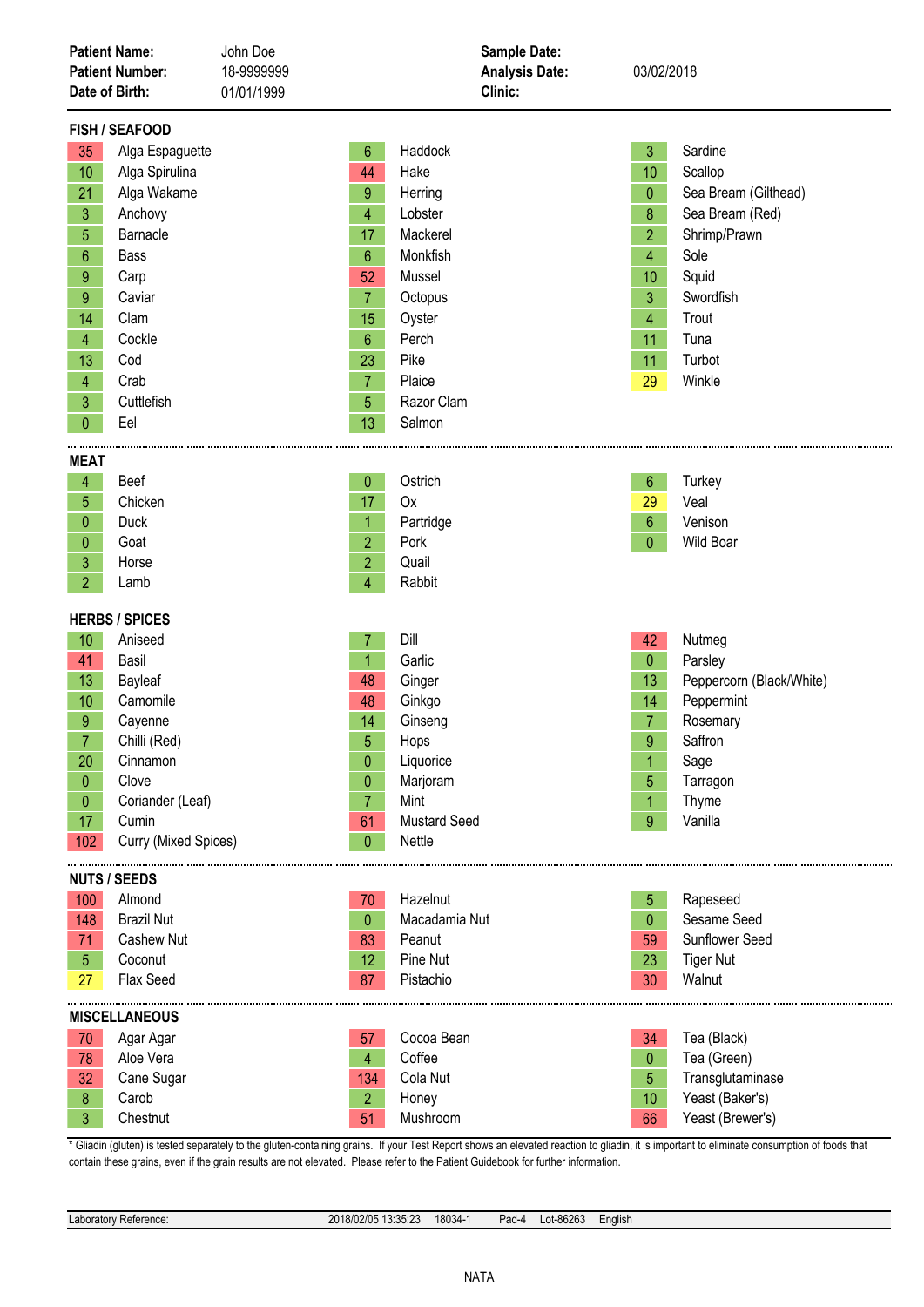

# **Test Report : Order of Reactivity**



| <b>Patient Name:</b>   | John Doe   | <b>Sample Date:</b>   |            |
|------------------------|------------|-----------------------|------------|
| <b>Patient Number:</b> | 18-9999999 | <b>Analysis Date:</b> | 03/02/2018 |
| Date of Birth:         | 01/01/1999 | Clinic:               |            |

#### **ELEVATED FOODS (≥30 U/ml)**

| 158 | Egg White            | 70 | Hazelnut              | 48              | Ginkgo           |
|-----|----------------------|----|-----------------------|-----------------|------------------|
| 156 | Casein               | 67 | Malt                  | 46              | <b>Buckwheat</b> |
| 154 | Milk (Cow)           | 66 | Yeast (Brewer's)      | 46              | Rye              |
| 148 | <b>Brazil Nut</b>    | 64 | Wheat                 | 44              | Hake             |
| 134 | Cola Nut             | 62 | Bean (Broad)          | 43              | Plum             |
| 111 | Rice                 | 61 | <b>Mustard Seed</b>   | 42              | Nutmeg           |
| 105 | Milk (Sheep)         | 59 | Egg Yolk              | 41              | Basil            |
| 103 | Pea                  | 59 | Sunflower Seed        | 41              | Orange           |
| 102 | Curry (Mixed Spices) | 58 | Amaranth              | 40              | Celery           |
| 100 | Almond               | 57 | Cocoa Bean            | 40              | Peach            |
| 93  | Barley               | 56 | Cabbage (Savoy/White) | 38              | Couscous         |
| 90  | Milk (Goat)          | 55 | Pomegranate           | 35              | Alga Espaguette  |
| 88  | Bean (White Haricot) | 52 | Mussel                | 35              | Lentil           |
| 87  | Pistachio            | 52 | Spelt                 | 34              | Raspberry        |
| 86  | Bean (Red Kidney)    | 51 | Durum Wheat           | 34              | Tea (Black)      |
| 83  | Corn (Maize)         | 51 | Fig                   | 33              | Oat              |
| 83  | Peanut               | 51 | Mushroom              | 33              | Soya Bean        |
| 78  | Aloe Vera            | 51 | Potato                | 32 <sub>2</sub> | Cane Sugar       |
| 76  | Gliadin*             | 51 | Radish                | 30              | Walnut           |
| 71  | Cashew Nut           | 50 | Wheat Bran            |                 |                  |
| 70  | Agar Agar            | 48 | Ginger                |                 |                  |

### **BORDERLINE FOODS (24-29 U/ml)**

| 29 | Veal   | 28         | Leek      | 24 | $L$ Ime |
|----|--------|------------|-----------|----|---------|
| 29 | Winkle | 77<br>$-1$ | Flax Seed |    |         |

| NORMAL FOODS (≤23 U/ml) |
|-------------------------|
|-------------------------|

| 23 | Bean (Green)            | 19              | Onion                       | 15 | <b>Broccoli</b> |
|----|-------------------------|-----------------|-----------------------------|----|-----------------|
| 23 | Pike                    | 19              | Shallot                     | 15 | Chard           |
| 23 | <b>Tiger Nut</b>        | 19              | Turnip                      | 15 | Chickpea        |
| 22 | Carrot                  | 18              | Lemon                       | 15 | Guava           |
| 22 | Date                    | 17              | Cauliflower                 | 15 | Mango           |
| 22 | Nectarine               | 17              | Cumin                       | 15 | Oyster          |
| 22 | Pear                    | 17              | Mackerel                    | 15 | Papaya          |
| 21 | Alga Wakame             | 17              | 0x                          | 14 | Avocado         |
| 21 | Cherry                  | 17              | Pineapple                   | 14 | Clam            |
| 21 | Grape (Black/Red/White) | 17 <sup>°</sup> | Polenta                     | 14 | Cucumber        |
| 20 | Beetroot                | 16              | <b>Blackcurrant</b>         | 14 | Ginseng         |
| 20 | Cinnamon                | 16              | Squash (Butternut/Carnival) | 14 | Grapefruit      |
| 20 | Raisin                  | 16              | Watermelon                  | 14 | Peppermint      |